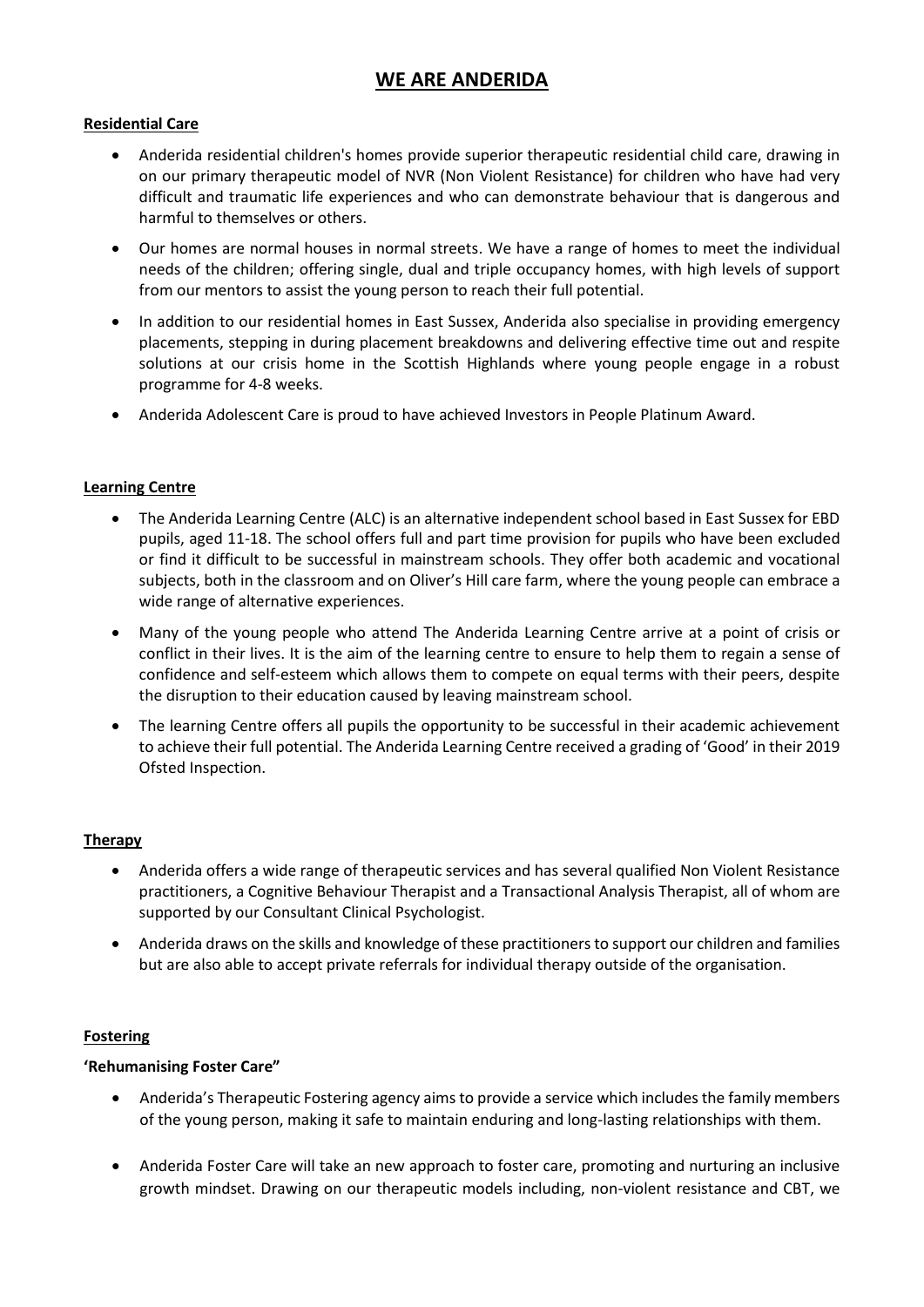will offer excellent support, training and supervision for the families who choose to offer a young person a home.

### **Assessment Centre**

- Our in-house qualifications and assessment centre aims to provide all staff with the training and support required for them to develop the skills and knowledge that are required to provide the best care to our young people through achieving professional qualifications.
- Registered with awarding bodies CACHE and Qualsafe, our team of qualified trainers and assessors are equipped to deliver Level 3 – 5 awards in Residential Childcare, Training and Education, and Management and Team Leading, as well as a full range of First Aid qualifications.

### **Care on Call**

- Anderida's staff team are passionate about looking after children, they have extensive experience and training in many areas to include mandatory training i.e. H&S, First Aid, fire awareness as well as safeguarding, complaints and whistle blowing etc, they are qualified to a minimum of Dip 3 Residential Child Care and are skilled and knowledgeable in all aspects of their work with children.
- Anderida offer the services of our staff (mentors) to other organisations at times when they have shortages in their teams, which leaves them to require the need for specialist agency staff to support the children that they care for in their organisations.

Terms and conditions and conditions are available on request.

# **Our Vision**

### **Community (Family)**

We see ourselves as a family, and equally we recognise the families of our children, the love, the history, and identity that comes from being with those who gave them life and who they grew up with. We feel every child has the right to be part of a family and one family does not preclude another. We will actively seek out opportunities, for loved ones to have time together, to reconcile, to improve relationships, be safe together and to contribute to the well-being of our children.

**Quote: '**It takes a whole community to raise a child' - African Proverb

### **Compassion (Love)**

We cultivate an environment built on warmth, support and kindness. Through love and compassion we are emotionally open to our own and others suffering and distress and recognise that a sensitive, nurturing approach provides us with the means to help others and with them we can identify how they can fulfil their own needs. At the foundation of our relationships is tolerance and acceptance of emotions without condemnation. This gives us the starting point at which to support personal growth, social change and provide love and care.

**Quote: '**At the centre of nonviolence stands the principles of love' - Martin Luther King

### **Innovation**